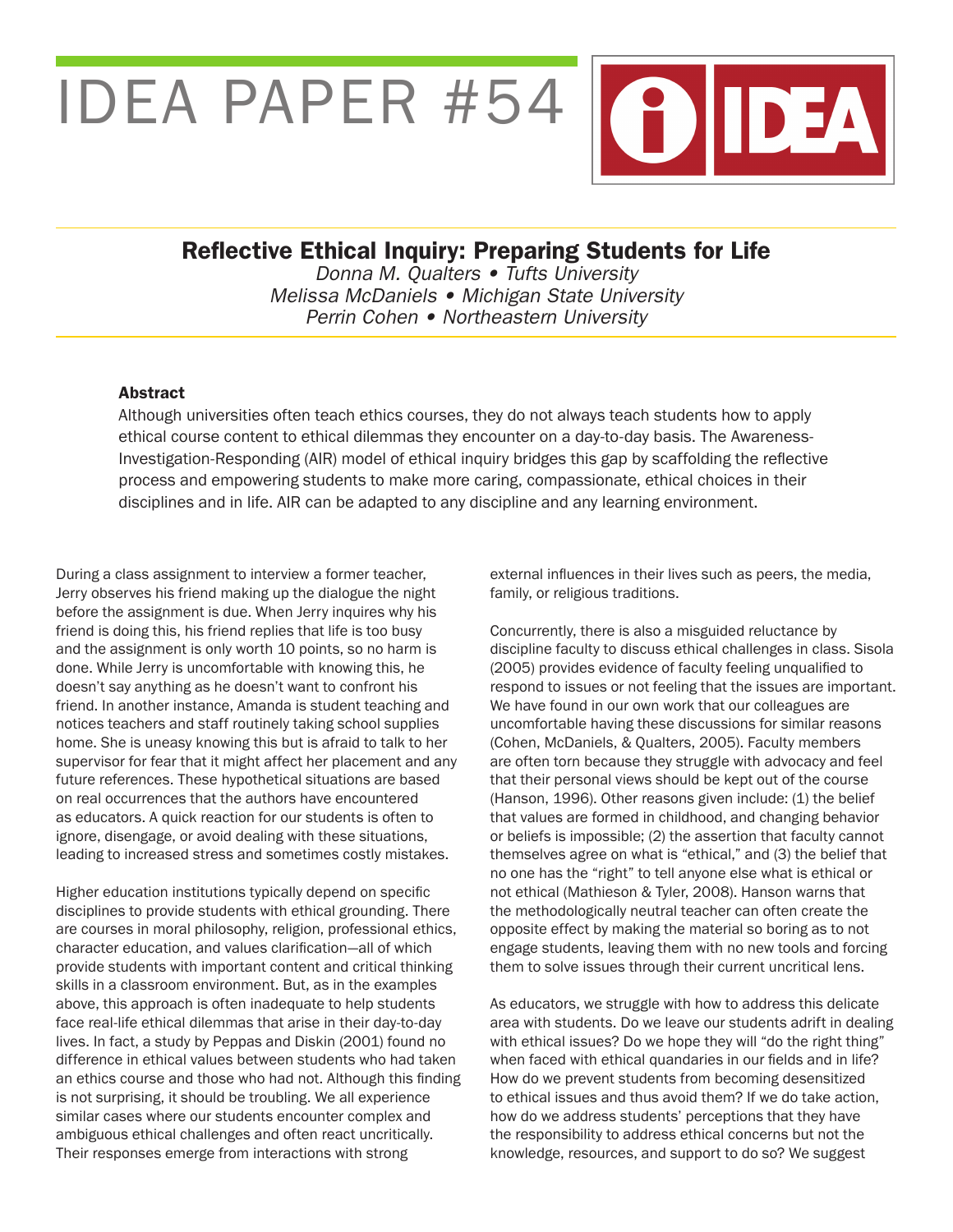faculty incorporate reflective ethical thinking into their course, using the Awareness, Investigation, and Responding (AIR) model of ethical inquiry. This approach encourages students to address authentic ethical issues that exist in the discipline or are encountered in real-world situations within and outside the university context.

# AIR: Teaching Awareness (A), Investigation (I), and Responding (R)

As in the examples given, students who experience pressure to succeed often avoid dealing with everyday ethical concerns, particularly gray areas related to cheating, harassment, privacy, and injustice. Although this disengagement with ethical concerns allows students to meet short-term goals and deadlines, it comes with long-term costs that often go unnoticed. Examples include increased mistrust, damage to reputations and careers, inefficient use of time and resources, and increased "mistakes." The AIR model of reflective ethical inquiry (Cohen et al., 2005) is an antidote for this ethical disengagement and for minimizing its costs. The model provides students with three types of reflective ethical activities—Awareness, Investigation, and Responding—that they can learn to incorporate into their everyday lives. When these AIR reflections are put into practice, they keep students ethically curious, empathic, and ethically engaged in an ongoing way. This reflective process empowers an ethical "mindfulness" that sustains trust and goodwill and that maintains students' ethical bearings in the face of daily pressures.

## Implementing AIR

The first step in implementing AIR is to prepare students for the type of conversation that will occur. According to Perry (1970), college-age students are often in the duality mode, looking for either a right or wrong answer. The goal of AIR is not to determine the "right" answers but to provide a framework for considering resources and options for making the "right" decisions. AIR prepares students for the richness and diversity of the discussion that often leads to multiple solutions.

In order to effectively implement the AIR model, faculty need to create a learning environment where students are able to access their own visceral and emotional experiences. Students need to resist the urge to immediately "respond" or "fix" ethical situations they encounter. They must embrace ethical inquiry PRIOR to ethical action and respond to ethical situations in compassionate and sensitive ways.

Prior to developing AIR, we repeatedly heard students describe moments in their cooperative education placements and lives where they had a "gut" feeling that something was not quite right. Students often discounted these visceral reactions because they did not yet intellectually understand the situation that prompted this feeling of unease. Implementation of the AIR model requires faculty to support students in engaging in "embodied or somatic learning"

(Merriam, Caffarella, & Baumgartner, 2007). This approach embraces the idea of the body as a place for learning or source of knowledge in its own right. While this is counter to western approaches to learning that favor the mind as the primary place for learning and source of knowledge, acknowledging the emotional components of learning allows for subject matter content to become more meaningful for students (Dirkx, 2001).

Because this type of learning may be threatening to both students and faculty members, it is important for the instructor to create a safe space in the classroom, characterized by four general principles:

*(1) Establish clear ground rules regarding confidentiality and group interactions:* Instructors should engage students in defining what makes a safe environment for discussing complex and uncomfortable topics. Faculty can help students to discern what and how to share experiences they find confusing or troubling.

*(2) Provide an overview of the characteristics and aims of reflective discussion:* Some students have never been given the tools to engage in active listening and reflective response. Instructors can ask students how they hope others would listen and respond. In keeping with the embodied approach, we introduced students to the concepts of active and generative listening. Active listening requires you to reflect back what was heard, while generative listening requires reflecting what you have felt as well as heard as the conversation advances.

*(3) Model and heighten awareness of the ground rules:*  As soon as students observe an instructor interrupting or breaking confidentiality, they will be less inclined to uphold these principles themselves. We have found that posting the guidelines during discussions reminds and reinforces them for everyone.

*(4) Serve a facilitative teaching role:* Instructors must empower students to think about ethical issues in creative and empowered ways. By acting as a facilitator rather than an authority, the teacher validates student feelings and concerns, challenges them to think more systematically about the issue they are examining, and guides them to critically assess all aspects of possible solutions. The AIR model was specifically designed to guide teachers in this type of practice.

## Employing the Pedagogical Tool Kit

A faculty member can draw upon a variety of pedagogical tools designed to cultivate questioning and inquiry and to prevent students from reacting to an ethical situation. We have guided students through the following prompts to help them gain clarity (building upon their "gut" responses) about the dilemma they are facing.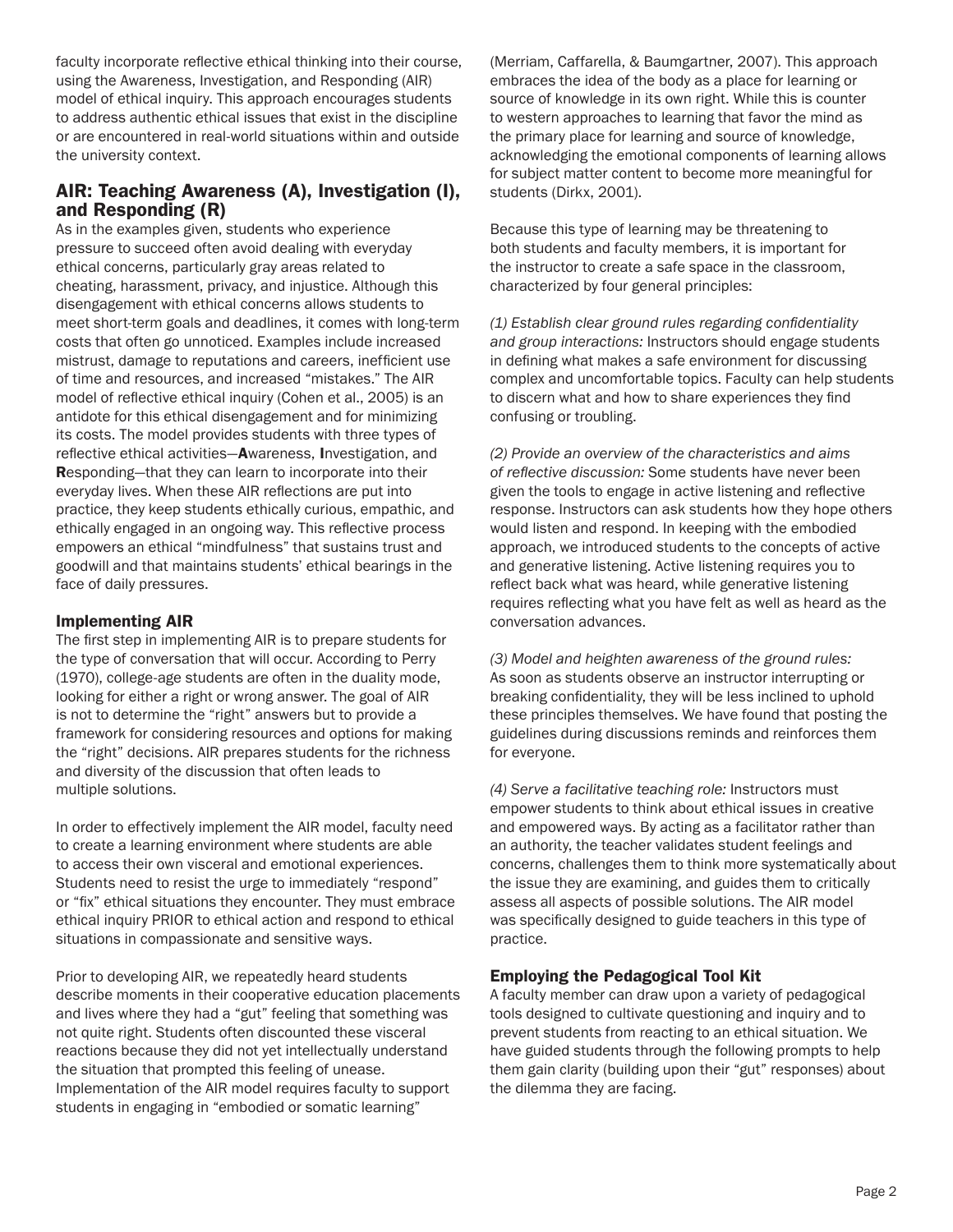In general, these tools involve asking students to describe an ethical dilemma/concern in-depth. We do this by probing students for a description of the full context of the dilemma, their affective reaction and feeling at the time (and later), and the reactions/feelings of others present. Next, we ask students to create a stakeholder map—identifying who is impacted by this dilemma and which stakeholders are involved. Similar to a concept map, this type of mapping puts those who are directly involved in the situation in the middle, but then continues to probe students to think about who else not directly involved in the situation might be affected by how the student proceeds. For example, in the hypothetical school case mentioned in the opening, families of those who have been taking supplies are added to the map, as is the school principal, as both may be affected if this issue comes to a public forum like the school committee. We follow by asking students what they perceive are the specific underlying ethical issues. Then—and this is the most challenging component—we ask students to reflect on the assumptions/ beliefs that trigger their reactions to and feelings about the situation. Raising tacit beliefs is never easy, but we have found through practicing this model that students become more facile at identifying their own belief systems. This progression naturally leads to asking what steps can be taken to investigate these assumptions and beliefs.

The instructor can support the students in continuing to be in a reflective space, moving on to investigate other perspectives, beliefs, and assumptions about the situation. There are many interdisciplinary resources and tools available for investigation. We often direct students to professional guidelines or codes of conduct within the discipline. Although some of these have mandated response protocols, we also encourage students to consult with a variety of legal and policy position papers, scholarly resources such as journals or reports, family members, and spiritual sources, if appropriate, to clarify and refine their thinking.

Once students have investigated an ethical dilemma and are aware of its impact on stakeholders and their own beliefs and assumptions, faculty members can model how AIR can prepare them for practical action. Too often, students only identify two options: non-response or formally reporting incidents within a bureaucratic structure. Although these are two equally valid responses, reflective learning occurs when students and faculty are aware that a much wider variety of responses are possible and that practical action can take many forms. We call this identifying the "third" option, including self-care, sharing and conversing with a trusted family member or peers, learning more about an issue, reevaluating career plans, removing oneself from a situation, or reporting an incident.

# Applying AIR

The following exemplifies how the three reflective elements have been incorporated into a course for psychology and behavioral neuroscience majors, *Ethics and Psychology: Maintaining Ethical Bearings* (Cohen, 2013), offered in the Psychology Department at Northeastern University.

#### Reflective Awareness

*Teaching Example:* The instructor introduces reflective ethical awareness by telling the class: "For the next class, identify one or two ethical concerns/issues related to research, teaching, or another professional activity. It should be something that is of particular interest to you and that you are uncertain or unclear how to address. The issue(s) should be something that is fairly specific and has personal meaning. As part of this written exercise, include a brief description of a possible scenario of the conditions under which you are likely to experience such a concern; bodily sensations, assumptions, thoughts and feelings that are likely to arise in that moment; and the possible short- and long-term impact of the experience on you and others. During our next class, everyone will have a chance to reflectively discuss their issue(s) so we can use them as a starting point for reflectively understanding and responding to ethical concerns that you experience on and off campus."

*Teaching Guideposts:* Instructors help students to agree on ground rules that support reflective ethical awareness and discussion. This includes "active and generative listening" mentioned above, respect for confidentiality, and use of "I" statements. For example, instead of students saying "your example is biased" to a classmate, a student would say "I feel uncomfortable with your example and wonder if we can explore it more." Instructors also help students to acknowledge everyday ethical uncertainties and confusions in their lives by pausing and reflectively "befriending" concerns. In this way, students learn to step back and identify, accept, talk about, and rest with the concern before judging oneself or others or doing anything about it (see Figure 1).

#### Figure 1 • Group Norms that Support Reflective Thinking.

- Maintaining confidentiality
- Open-hearted, generative listening
- Openness to learning
- Asking questions
- Supporting others to clarify and refine ethical thinking
- Non-judgmental, respective attitude
- Agreeing to disagree

## Reflective Investigation

*Teaching Example:* Habermas's (1984) three "domains of knowledge" are used as a framework for helping students empathically explore what is knowable about a particular issue in technical (e.g., scientific and analytic approaches/information), social (e.g., social/cultural values, spiritual/religious teachings), and emancipatory ways (self-understanding, including personal biases and aspirations). Consider, for example, the hypothetical situation of witnessing cheating which was presented at the beginning of the paper. A student exploring what to do would be encouraged to: (a) look at the university or class codes of conduct, student handbooks, and research on the consequences of cheating; (b) have discussions with trustworthy sources such as family or clergy, or consult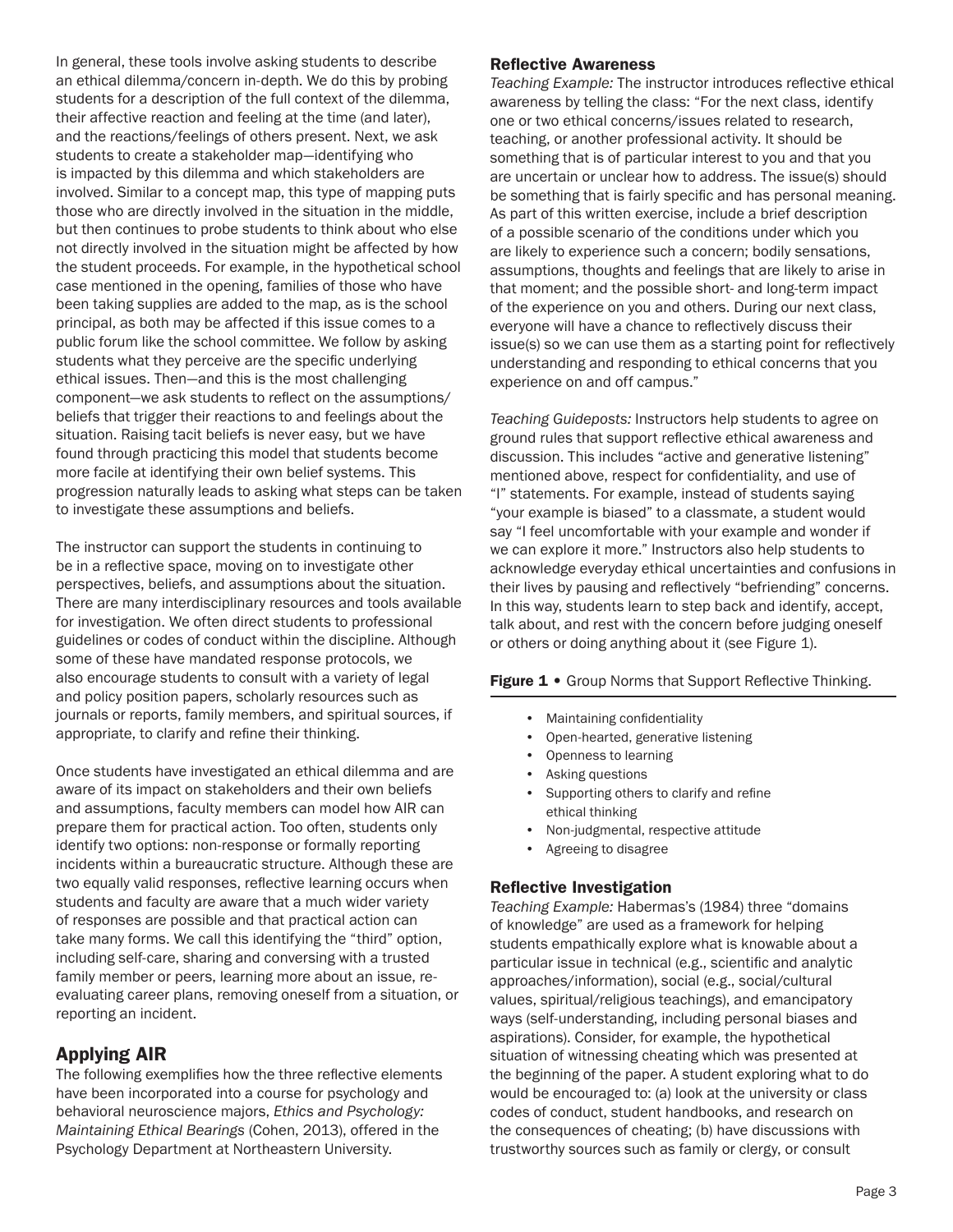academic pieces on society values around cheating; and (c) examine their own assumptions and beliefs about the role of cheating in education. Students culminate their investigations with a scholarly research paper that concludes with their "best" ethical thinking at that time.

*Teaching Guideposts:* Students reflect on what is knowable about their issue and what would allow them to empathically explore it in an interdisciplinary way. They use tools and resources to help explore their concern from different angles; they do so in a way that cultivates trust and goodwill and honors their individual strengths and interests.

## Reflective Responding

*Teaching Example:* Students are asked to use their "best ethical thinking at this time" to develop a detailed, skillful response to their ethical concern (e.g., social networking, social action plan, a practical alternative, artistic communication, self-care). They are also asked to describe how that response evolved from their reflective investigation, why they think it is a good first step in addressing the issue, and how the response might be used in a practical way.

*Teaching Guideposts:* Students consider how their "best ethical thinking at the time" might be converted into a skillful action that is as harmless, honest, fair, and respectful as possible. Given the context, they reflect on possible responses and how they draw upon personal strengths and interests (e.g., creative, social, analytical, spiritual). Students are reminded that self-care (e.g., stress reduction, yoga, meditation, and talking with friends) is also a legitimate response.

Faculty can apply AIR to provide students experience in analyzing authentic ethical issues and dilemmas within a discipline. For example, in teacher education we created cases that ranged in seriousness from teacher gossip to potential child abuse. In engineering, faculty created situations that had students grapple with the ethics of

creating products that could potentially cause hearing damage or might not meet code specifications. Using the AIR tool kit, faculty walked students through the case, asking the reflective questions listed above and creating a stakeholder map. For the investigation or "I" component, students were asked to find as many sources as possible to assist the potential teacher or engineer in making the decision. The next day the class discussed what they found and then worked together to generate as many possible ways to handle the situation that reflected their beliefs, respected those involved, and provided a caring, compassionate response. Additionally, AIR has been used successfully by discipline faculty in a hybrid model class. In this format, students were able to engage collaboratively in reflective ethical thinking while still in the field (Cohen, 2010).

# **Conclusion**

While discipline faculty are not ethicists, they do have the pedagogical tools necessary to guide students in translating the theories and practices of ethics courses to real-life situations. Awareness, Investigation, and Response (AIR) is a practical and simple three-step process that provides students with a lifelong tool and framework to think through challenging ethical dilemmas. AIR is not about ethics but is about ethical inquiry, and it serves as a means to transfer ethical knowledge from course work, family, and experience to life situations. By having students think deeply about authentic or simulated situations, faculty provide a concrete method for students to respond to their "gut" feelings of unease and to prevent them from ethical disengagement or a quick ethical fix, especially when they encounter situations directly related to the discipline. Helping students to understand the ethical challenge they face (Awareness), demonstrate the many resources available to process the dilemma (Investigation), and review the pros and cons of the possible outcome give students the ability to make the most caring and compassionate choices of the difficult situations they will face in their careers and in life.

Donna Qualters is Associate Professor and Director of the Center for the Enhancement of Learning and Teaching at Tufts University; Melissa McDaniels is Assistant Dean, The Graduate School, and Director, Teaching Assistant Programs, at Michigan State University; and Perrin Cohen is Associate Professor of Psychology and founder and past director of the Northeastern University Ethics Education Center (NUCASE). They began working together on ethical

inquiry while at Northeastern University and as members of NUCASE when the issues discussed in the paper were arising with more frequency for students on their cooperative education placements. The model received its name of AIR when a student in one of the first cohorts using this reflective inquiry tool told us that, after using this model to understand issues in his workplace, he felt like he had "come up for air."